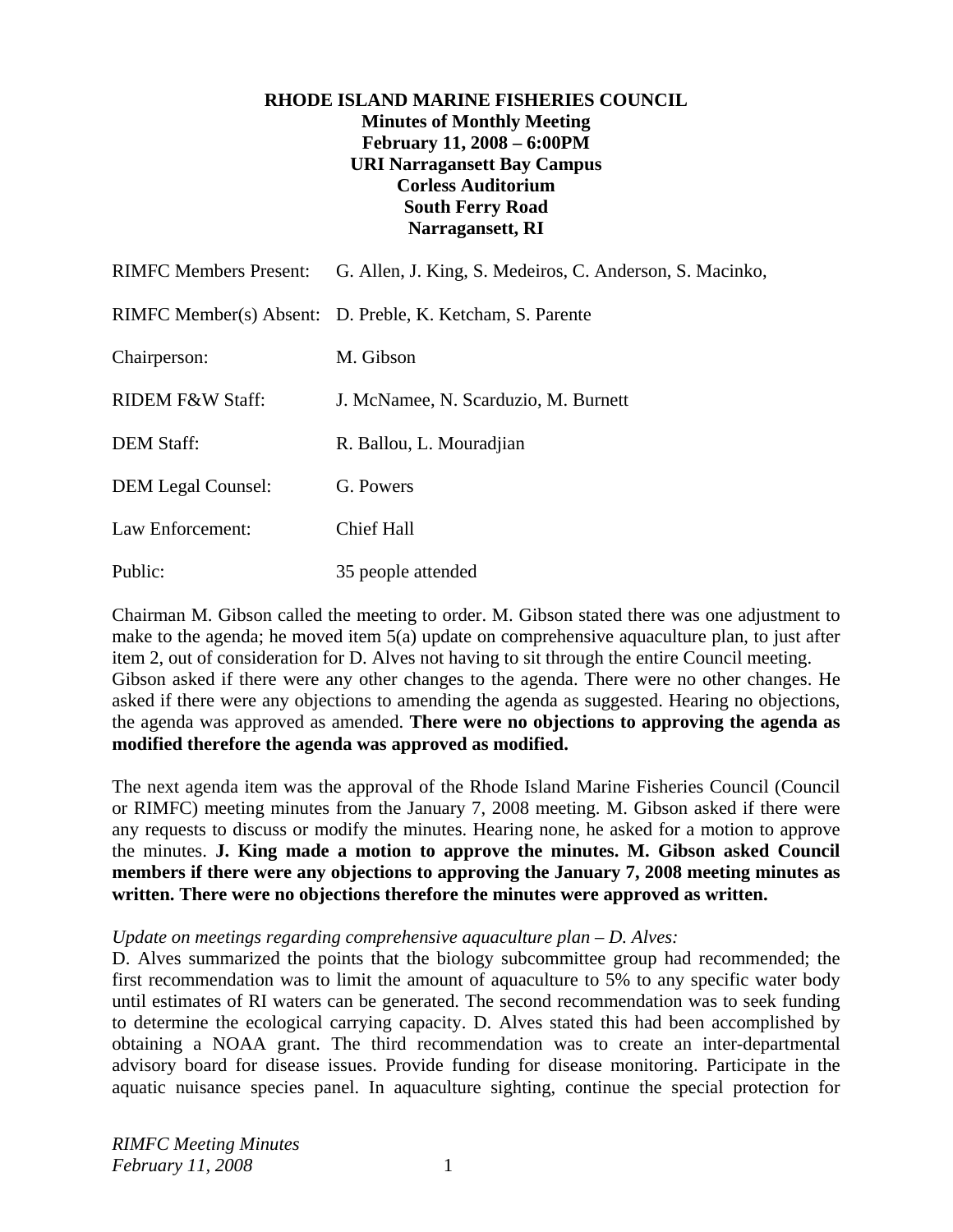eelgrass and native species and the last item was to encourage grows, regulators, researchers to conduct studies on stock densities.

There was Council discussion about the 5% limit and how conservative that number was and what types of monitoring would be in place. D. Alves elaborated on these topics.

D. Alves then discussed the charting project and showed Council members the charting for Point Judith Pond. He explained that many groups heavily use the pond. He estimated that the current aquaculture operations represent about 3% of the pond. Alves also pointed out that due to other uses of the pond there is little chance for further expansion of aquaculture in this pond. He indicated that the 5% is not a goal but a guide when considering other applications. He felt that generally the salt ponds would not offer that much more room for further aquaculture. D. Alves indicated that the working group would be looking at regulations next.

D. Alves also commented that the group had come up with consistent markings for all aquaculture sites, which would include CRMC and aquaculture registration numbers. He explained that individuals had complained about not know where aquaculture sites were located under the current marking system or what was being done in an area. The last item Alves discussed was an informational sheet with frequently asked questions about aquaculture that would be distributed to fishing groups, the public, etc.

# **Advisory Panel Reports:**

*Striped Bass (1/10/08) – C. Anderson:* C. Anderson explained that the striped bass AP had four items on the agenda; the first item was to review of the current stock status. However, the latest stock assessment was still under peer review so final results were not available at the time of the AP meeting. Working off the last assessment showed that striped bass was not overfished and overfishing was not occurring.

Anderson stated that the AP also addressed recommendations for the various gear sectors. He indicated that the primary change from last year was in the commercial fish trap sector for a return to the November  $1<sup>st</sup>$  rollover date from the October  $1<sup>st</sup>$  rollover date that was used last year. That proposal was unanimously approved by the AP. Anderson explained that there was a proposal for the general category to remain at status quo for 2008 which was also unanimously approved by the AP. For the recreational striped bass fishery, there were no proposals submitted therefore the AP voted unanimously to remain at status quo for 2008.

M. Gibson added that the peer review for the stock assessment for striped bass had been accepted by the ASMFC at a meeting last week. The status for that resource still stands as not being overfished and not subject to overfishing.

# *Groundfish/Federally Managed Species AP (1/22/08) – M. Burnett:*

M. Burnett explained that since this was the first meeting of the groundfish AP Chairman D. Preble went through his expectations and intensions. She indicated that the priorities for the AP would be monkfish and codfish at this point. The AP reviewed history and current status of the monkfish. Four monkfish proposals were discussed. The AP also discussed codfish proposals. M. Burnett explained that the 2006 monkfish data that was presented at the AP meeting was requested on short notice just prior to the meeting and there was no time for a through review of the data to check for errors. Staff found afterwards that there was a small glitch in the SAFIS database for the 2006 data, which did not correctly identify federal vessels from state vessels.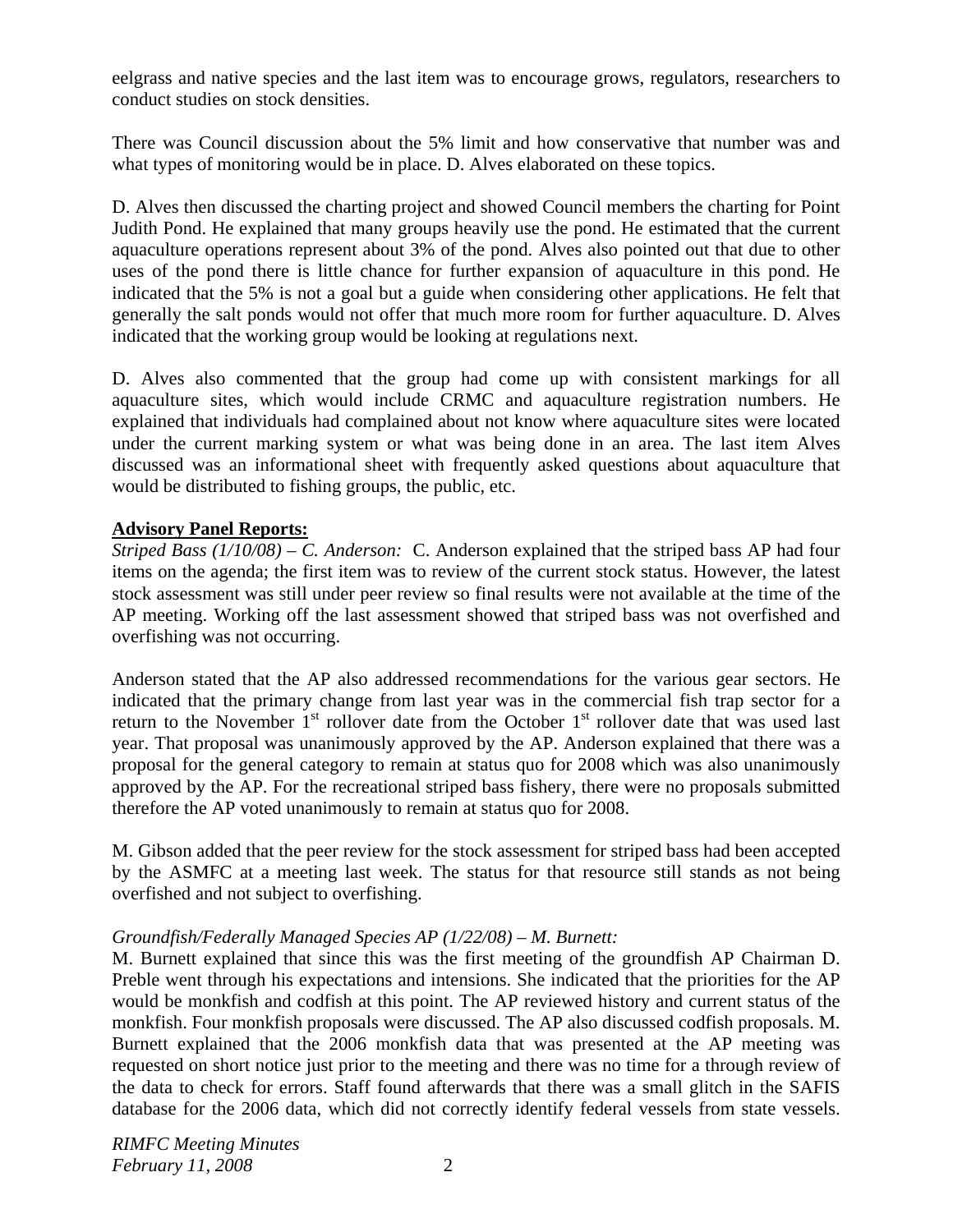Therefore, the number of state vessels was overstated. Burnett stated that the glitch had been corrected which was an error with the program. D. Preble had been notified of the program issue. Staff was waiting to hear from Preble as to how he would like to proceed.

M. Gibson commented that the data would be presented to Council members prior to them having to give recommendations to the Director.

# *Menhaden AP (1/23/08) – S. Medeiros:*

S. Medeiros stated that the AP met on January 23, 2008 with eleven people present. They reviewed the 2007 menhaden fishery and a presentation by the Division of Fish & Wildlife (DFW) on the 2007 monitoring program. The panel then discussed the emergency regulations that went in to effect in 2007 and discussed proposed regulations for 2008. Medeiros explained that most AP members felt that what occurred in 2007 was satisfactory. The panel discussed alternate proposals and the DFW proposal. There was also discussion on the call in requirement but no final proposal was made to alter the call in requirement. The panel discussed adding a gear restriction to the regulation or a length restriction such as 100 fathoms and a depth restriction of 15 fathoms.

S. Medeiros summarized an alternate proposal, which was unanimously approved by the AP to go forward to the public hearing as the advisory panel recommended proposal:

1. Change the starting possession limit to 120,000 pounds per vessel per day

2. Add a gear restriction consisting of no greater than 100 fathoms (600') length and no greater than 15-fathom (90') depth restriction.

S. Medeiros reported there was a comment regarding the call in requirement, which on more than one occasion the second boat fishing the area called DEM Enforcement to inquire about Ark Bait's fishing location, and DEM Enforcement provided this information. Ark Bait stated that they did not want DEM Enforcement providing this information to their competition. An Ark Bait representative also requested that something be done about the licensing situation where anyone with a valid RI fishing license could jump on any vessel and begin fishing, even if they did not work for that vessel.

# *Tautog AP (1/23/08) – G. Allen:*

G. Allen stated there were nine people present at the AP meeting. The first part of the meeting pertained to the commercial fishery. G. Allen explained that J. McNamee gave a presentation covering the 2007 tautog fishery, review of the ASMFC addendum IV and V to the Tautog Fishery Management Plan, and DFW recommendations for the 2008 commercial and recreational fishery.

G. Allen explained that because of some good work done by the DFW, in particular J. McNamee, RI along with MA were able to remove themselves from the full coast-wide reduction which was approximately a 25% reduction, to an ASMFC approved reduction of only 12%.

G. Allen then address the recreational proposal which was to maintain the current June Closure, keeping the fishery closed after December 15, opening the fishery 2 weeks earlier (April 15), and dropping the fall bag limit to 8 fish.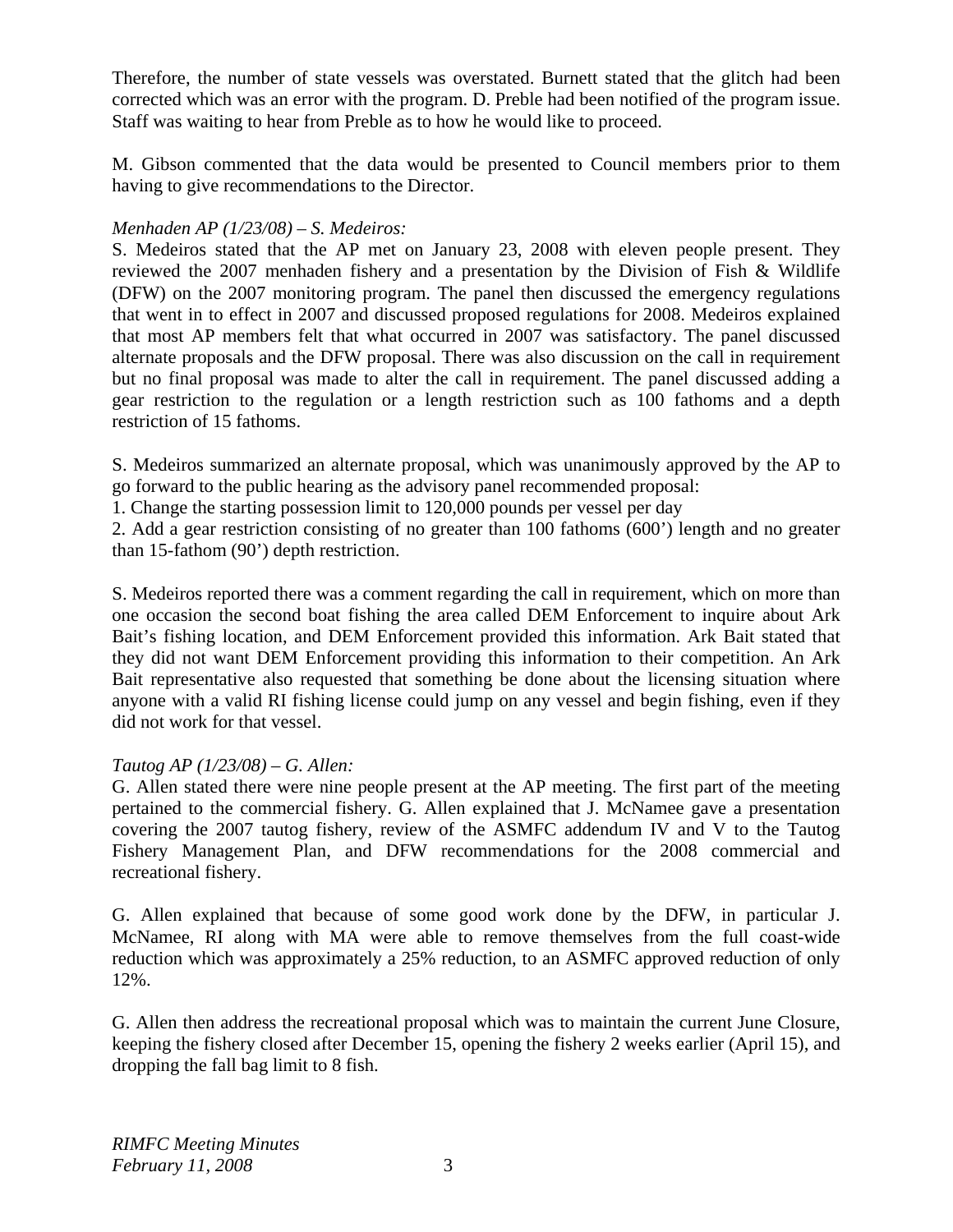J. McNamee clarified that the only langue change to the proposal, which was recommended by the AP for the commercial fishery, was the fall bag limits where the AP requested that the date be stated as the third Saturday of October rather than a specific date.

J. McNamee also clarified the intention and use of overages in the commercial fishery. He explained how it worked out last year, in 2007, and the langue that would be used for 2008.

J. McNamee also commented that F. Blount had forwarded some written comments that were handed out to Council members as part of their packets, which would be incorporated in to the public comments for the February public hearing.

# *Scup/Black Sea Bass AP (1/17/08) – M. Gibson:*

The Scup/Black Sea Bass AP was able to continue their discussion and review proposals for the 2008 commercial scup management plan since the National Marine Fisheries Service (NMFS) had finally adopted a summer quota (May  $1 - Oct 31$ ) equivalent to the quota adopted by the Atlantic States Marine Fisheries Commission (ASMFC).

M. Gibson stated that the floating fish trap sector recommended status quo, and for the general category, there were two proposals that came forward:

1. A Starting possession limit on May 1 of 1,000 pounds minus the % reduction in the 2008 quota. A starting possession limit of 100 pounds minus the % reduction on July 1 and a starting possession limit of 100 pounds minus the % reduction on September 15. This option also included an aggregate landing program during all three periods.

2. The second option was the same as the first option without the aggregate landing program.

M. Gibson stated that these proposals would be on the public hearing document and presented at the public hearing on February 26, 2008.

# *Industry Advisory Committee (1/28/08) – N. Scarduzio*

N. Scarduzio stated that she was giving the report on behalf of K. Ketcham who was the Chair for the IAC. There were two items on the agenda; 1) a presentation on wind power, and 2) continued discussions on revisiting the gillnet regulations.

Scarduzio stated that Applied Technology & Management staff gave the wind power presentation. Advisory committee participants had a number of concerns about the project and the direct effects on fisheries and fishery habitat. Audience members felt there was a lack of information pertaining to the effects this project would have and indicated that no environmental impact studies (EIS) had been conducted. IAC members recommended that the Council take a precautionary approach since there were many uncertainties and recommended that no action was necessary until more information was available and an EIS had been completed.

N. Scarduzio stated the second agenda item was the continuation of gillnet regulation discussions. There were three proposals that were discussed and voted on. The committee agreed on a combined proposal that incorporated T. Platz and G. Duckworth comments.

M. Gibson was not sure where to go from this point since there was already a public hearing conducted and recommendations from that public hearing were made to the Director. Thus far, the Director had declined to act on those recommendations, because of concerns about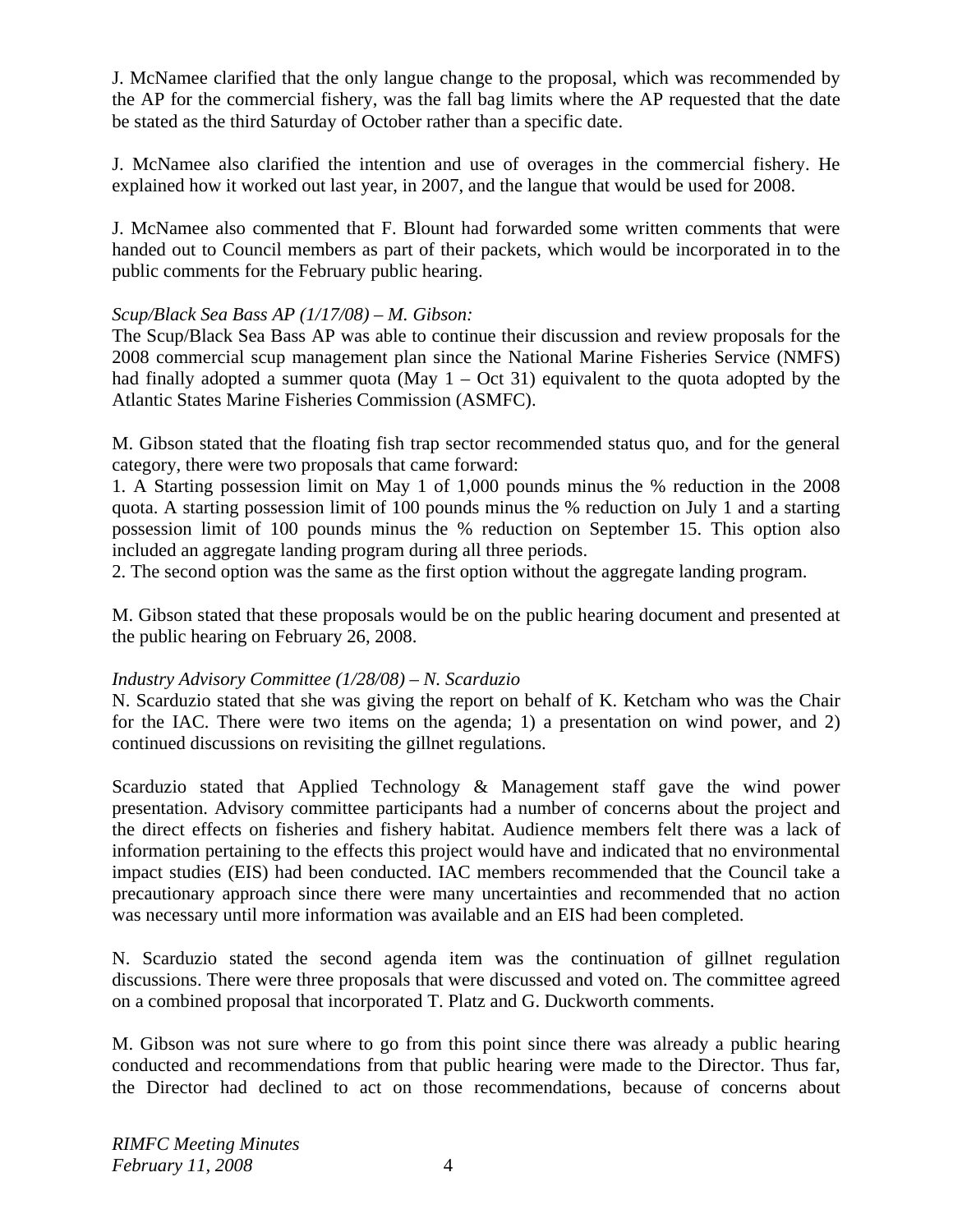interaction with the whale protection plan. He was not sure if this was a new proposal or refinement to the recommendations already submitted to the Director.

J. McNamee commented that this proposal was so different from what was published for the last public hearing that he thought it may have to go back out to public hearing.

M. Gibson stated that he would have to speak to the Director to see what direction this proposal should take.

S. Medeiros made the observation that there were only two IAC voting members present at the meeting, how could they come up with such drastic changes to the gillnet regulations and only have two people vote on it. He indicated there was not enough representation from other stakeholders for this proposal to go forward.

M. Gibson suggested that the Council give some direction as to what should happen with this proposal.

G. Allen commented that the proposal was very different from what was presented at the public hearing and suggested it be kept separate. Secondly, the items in the proposal seemed to be drastically different and should go back to the IAC for further discussion with the rest of the committee members present.

The majority of the Council members indicated that having only two IAC members present was not enough representation for them to accept the recommended proposal. The IAC did not do their diligence because there were not enough members present to make a recommendation to the Council.

M. Gibson asked if the council wished to send this back to the IAC for further discussion with at least five to six IAC members present or whatever was needed to make a quorum. Council members agreed to send it back.

#### **New Business:**

# *February 26, 2008 Public Hearing Summary document – J. McNamee*:

J. McNamee explained that Council members had copies of the public hearing summary document in their packets and that the document was available on the DEM Marine Fisheries website and hard copies were available at the Division of Fish and Wildlife offices. He indicated that there would be six items on the docket for the February 26, 2008 hearing. The hearing would be held at 6:00 PM at the URI Narragansett Bay Campus Corless Auditorium. J. McNamee listed the six items:

1) Proposed amendments to the commercial tautog quota management plan,

- 2) Proposed amendments to the recreational tautog management plan,
- 3) Proposed amendments to the commercial scup quota management plan,
- 4) Proposed amendments to the commercial striped bass quota management plan,
- 5) Proposed amendments to the RI menhaden regulations, and
- 6) Proposed amendments to the RI monkfish regulations

*Approval of combined Scup/Black Sea Bass and Summer Flounder AP Agenda – N. Scarduzio:* N. Scarduzio reviewed the proposed Scup/Black Sea Bass and Summer Flounder AP Agenda, which had two agenda items 1) proposal for 2008 recreational scup fishery, and 2) proposals for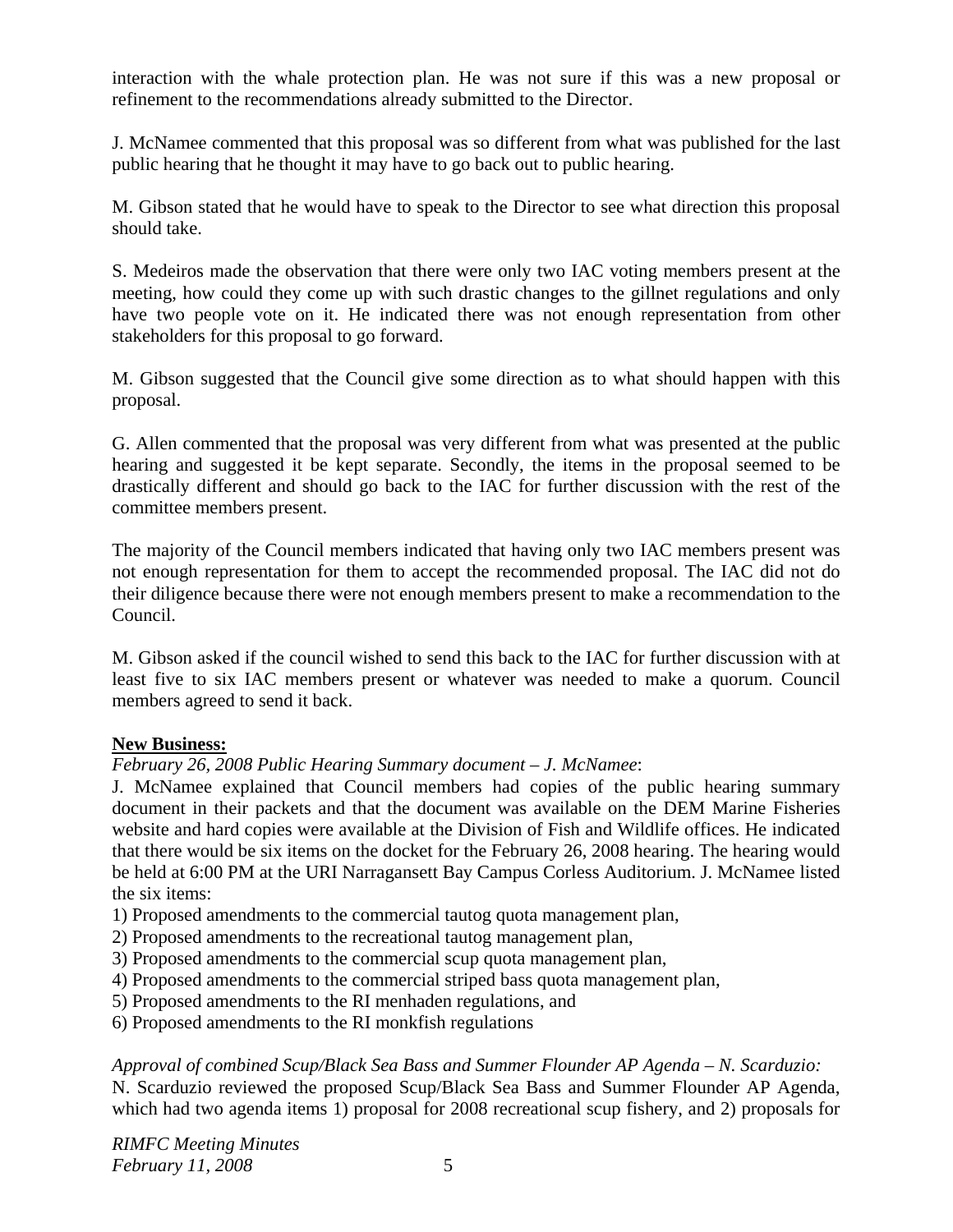2008 recreational summer flounder fishery. The meeting was scheduled for February 19, 2008 at 6:00 PM at the Government Center in Wakefield.

M Gibson asked if the Council had any question or comments regarding the draft agenda. Hearing none, the agenda was approved.

#### *Reporting of recreational data online – G. Allen:*

G. Allen commented that he requested to have this press release from ACCSP, regarding "Striped Bass Anglers in New Jersey are the First to Report Recreational Data Online", as part of the Council packet. He explained this was a volunteer striped bass bonus fish program to provide a better method of analyzing catch data more quickly and accurately. He wanted to ask the DFW to look at this program to see if this was something RI could do or if it would be worthwhile. If so, he encouraged this information be passed on to the striped bass advisory panel for their consideration.

M. Gibson clarified G. Allen's request indicating that RI did not have a striped bass bonus program. Gibson's understanding was G. Allen would like to know from the Division if SAFIS could be used generically to capture better recreational fishing data.

# **Old Business:**

#### *RI Marine Fisheries legislation – B. Ballou*:

B. Ballou stated there were two legislative proposals that were made with the Governor that were pending. He expected two bills to emerge this week. He indicated he would request that this Council have the opportunity to review the bills before going to hearing. Ballou commented that the bills have stayed intact so far. He stated the Governor was interested in what other state were doing particularly with enforcement. He explained one bill addressed assessment and monitoring namely observer coverage and the other bill was a multi faceted fisheries enforcement bill.

M. Gibson asked for comments from Council members. There were no comments.

M. Gibson asked if there were any other matters to come before the Council.

E. Duckworth explained that in state waters individuals could use crab traps so if someone did not obtain a lobster trap allocation they could fish as many crab traps as they wanted with out tags, catching 100 lobsters a day. He indicated there were no regulations against it and wanted to know if the Council was going look in to this issue. He suggested mandatory crab pot tagging or creating a crab pot definition so this does not adversely affect lobstermen.

M. Gibson stated that he had spoken to E. Duckworth by phone as well as to a number of other concerned fishermen about these issues and other fixed gear contrivances being deployed to trap lobsters. He indicated he had talked about this internally and that the Department agreed it needed to be addressed. Gibson stated that staff had solicited other states to see how they were handling the issue and he noted that other states simply ban the taking of lobster by any other fixed gear. He asked the Council if they would like to start discussion about this issue at a lobster AP meeting. He suggested that an agenda be submitted at the next Council meeting to start discussions. Council members were in agreement to proceed in that manner.

T. Mulvey had a question about enforcement of fishing licenses. He wanted to know if by purchasing a license in the state of RI you were obligated to abide by RI laws. He felt if this were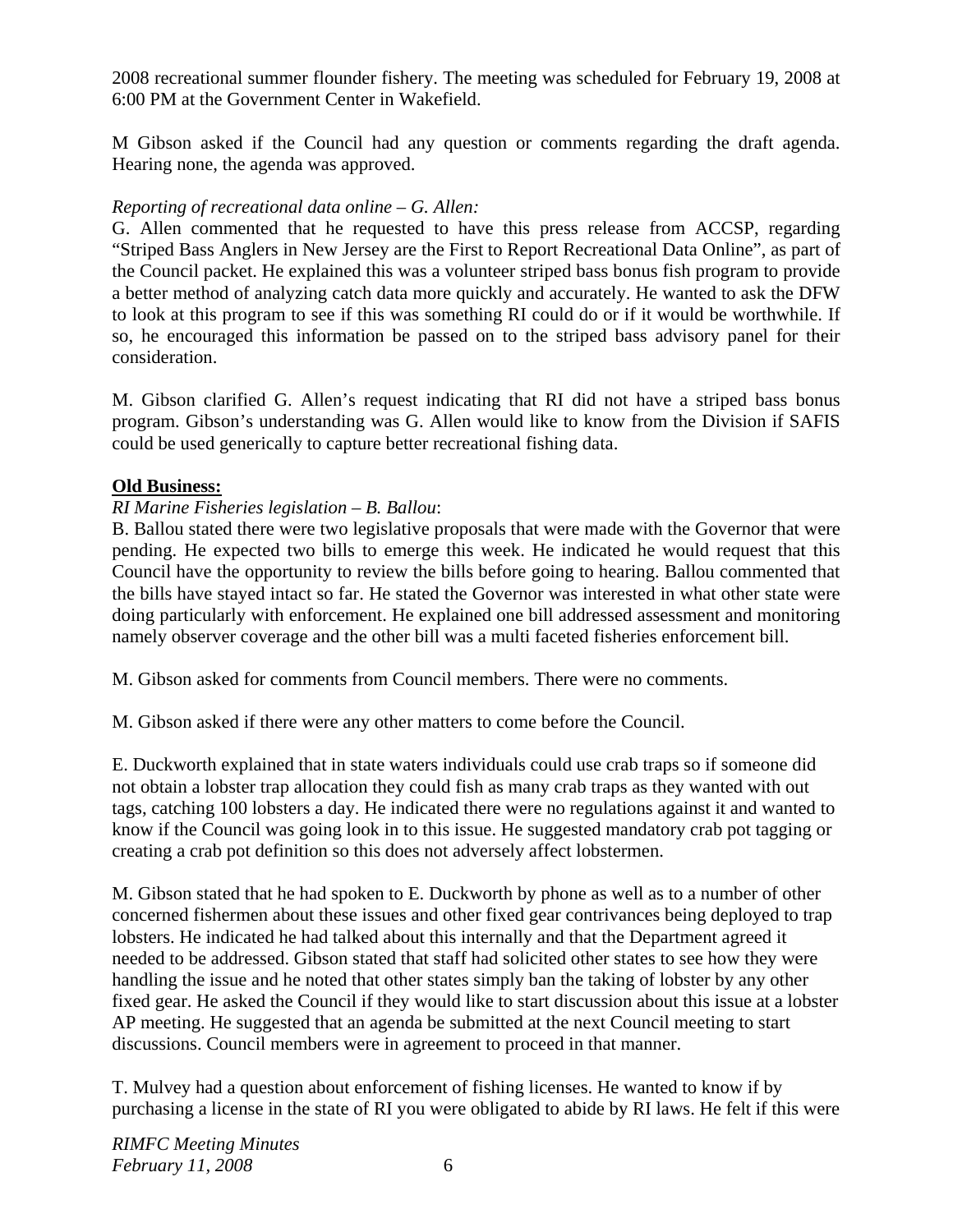true this would be the stricter law and would supersede the federal law for the 1,800-pound monkfish landing limit. He felt the only way around this was if someone was fishing in federal waters with a monkfish permit, and bring fish in to RI, they should surrender their license and purchase a RI landing permit. The only stricter law would be the federal law, which is 1,826 pounds. He reiterated that by purchasing a RI license, you have to abide by RI law and this should be addressed because everyone who is landing more than 50 pounds with their federal permit is currently breaking the law. He felt this was an enforcement issue and should be reviewed.

M. Gibson stated this issue centered on interpretation and implementation of the most restrictive rule. He asked if the Council would like to hear an interpretation report on this rule. Council members indicated they would like to have an interpretation report on the issue.

I. Parente had a similar topic as T. Mulvey but relative to the codfish regulations. He was concerned about the interpretation of how much you were allowed when fishing in state waters but on a day at sea. He stated that fishermen he had spoken with were not under the impression that they would not be able to fish in state waters while still on a day at sea. He explained that it seemed everyone voted on one proposal but it did not pass with the langue the way fishermen had intended.

M. Gibson indicated this may come up under the interpretation of the most restrictive rule if not he would take in under advice.

J. Houanesian had a question for enforcement; he wanted to know if he came in from his next fishing trip and had over 50 pounds of codfish would he be in violation.

M. Gibson explained that was the same question as the most restrictive rule and the Council had committed to having an interpretation report completed.

S. Hall commented that he recalled when that regulation was made it excluded federally regulated vessels to the restrictions listed on their permits. It was written specifically so the most restrictive rule would not have an effect.

G. Duckworth had a comment relating to a recent letter from DFW pertaining to area two and three lobster allocations. This was also a question pertaining to the most restrictive rule.

M. Gibson stated that he would address the lobster issue when he briefed the Council on the most restrictive rule interpretation. Gibson commented that the Federal regulations were the most restrictive rule and that was what was in the MOU. He stated there was a conflicting interpretation at the ASMFC, their addendum adopted the more liberal regulation that people have been fishing under and the federal government has simply stated that you cannot do that any longer. Gibson explained that he would report in more detail when the most restrictive rule interpretation was completed.

G. Carvalho stated that the most restrictive rule applied to federal vessels and that it was a federal restriction. He stated there was nothing in the federal law that let states have an option to avoid the rule. Federal vessels must adhere to the most restrictive rule. That means that the federally permitted vessels that hold a state license and have been bringing in more than the 50 pounds were in violation of their federal permit. He commented that the Council, which is a state